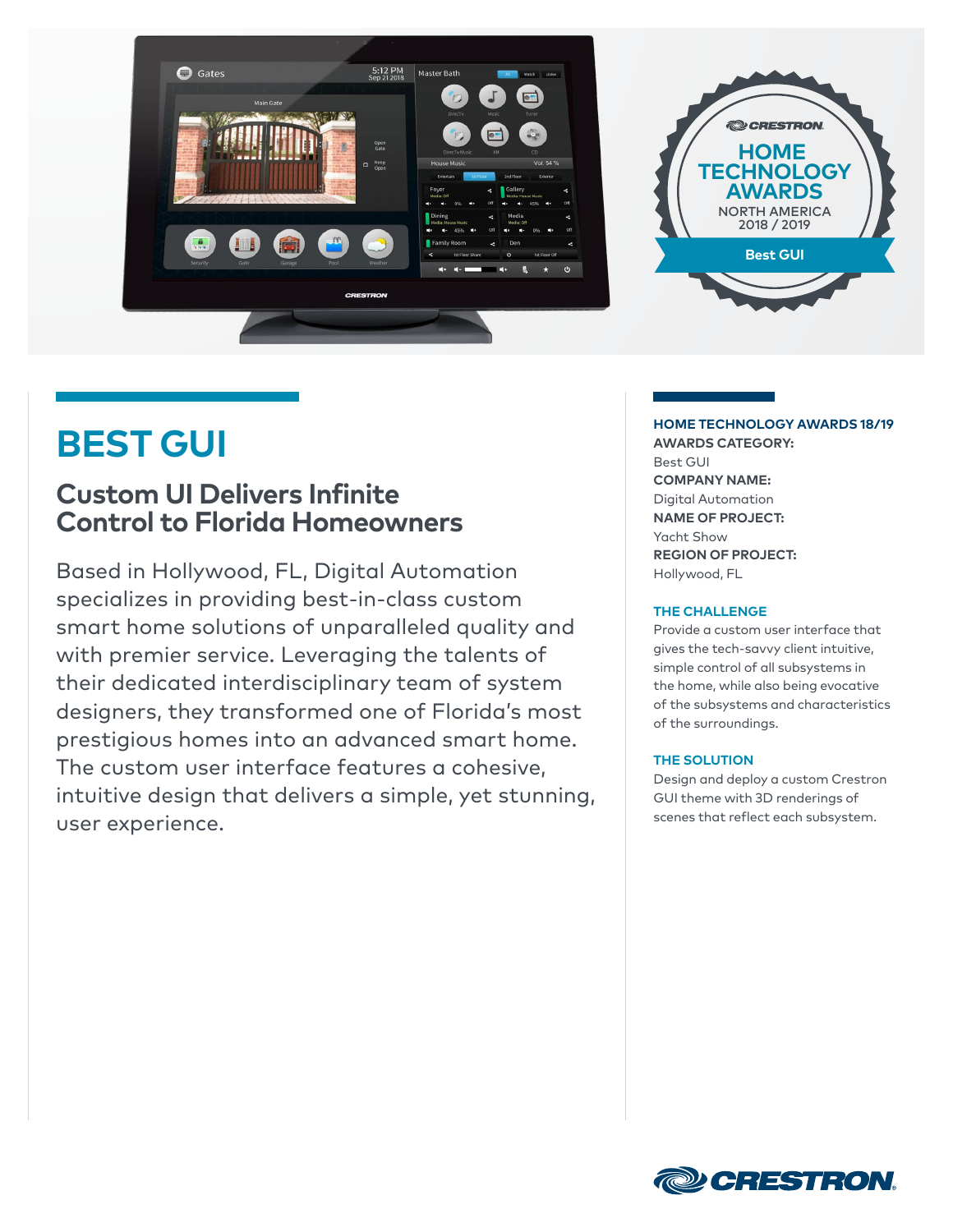

# **TECHNOLOGY**

With the home's robust automation system, it was imperative for the GUI to be simple-to-use so everyone in the home could manage and enjoy the amenities with the touch of a button.

Running on Crestron TS-1542 touch screens, the GUI design features three main areas. Located at the top-right is a list of sources and source type filters. The bottom-right section is dedicated to sharing sources and live feeds. On the left side is a list of available sources, including music, TV, and radio, as well as controls for volume, power on/off, and a list of rooms for sharing the currently selected source.

This GUI provides the client with fully integrated control of all subsystems in the home: lighting, security, front gates, garage doors, swimming pool, and more. With list filters, they can organize lists and create customizable groups. The GUI also provides at-a-glance status information for each subsystem, and the ability to easily switch between different rooms and areas of the home.





#### **15.6" HD TOUCH SCREEN** TS-1542-B-S

Provides a sleek and modern looking Full HD 1080p touch screen featuring premium metallic construction. Suitable for installation on a wall, tabletop, or VESA mount. [Learn more](https://www.crestron.com/Products/Control-Surfaces/Touch-Screens/Extra-Large-Touch-Screens/TS-1542-B-S)